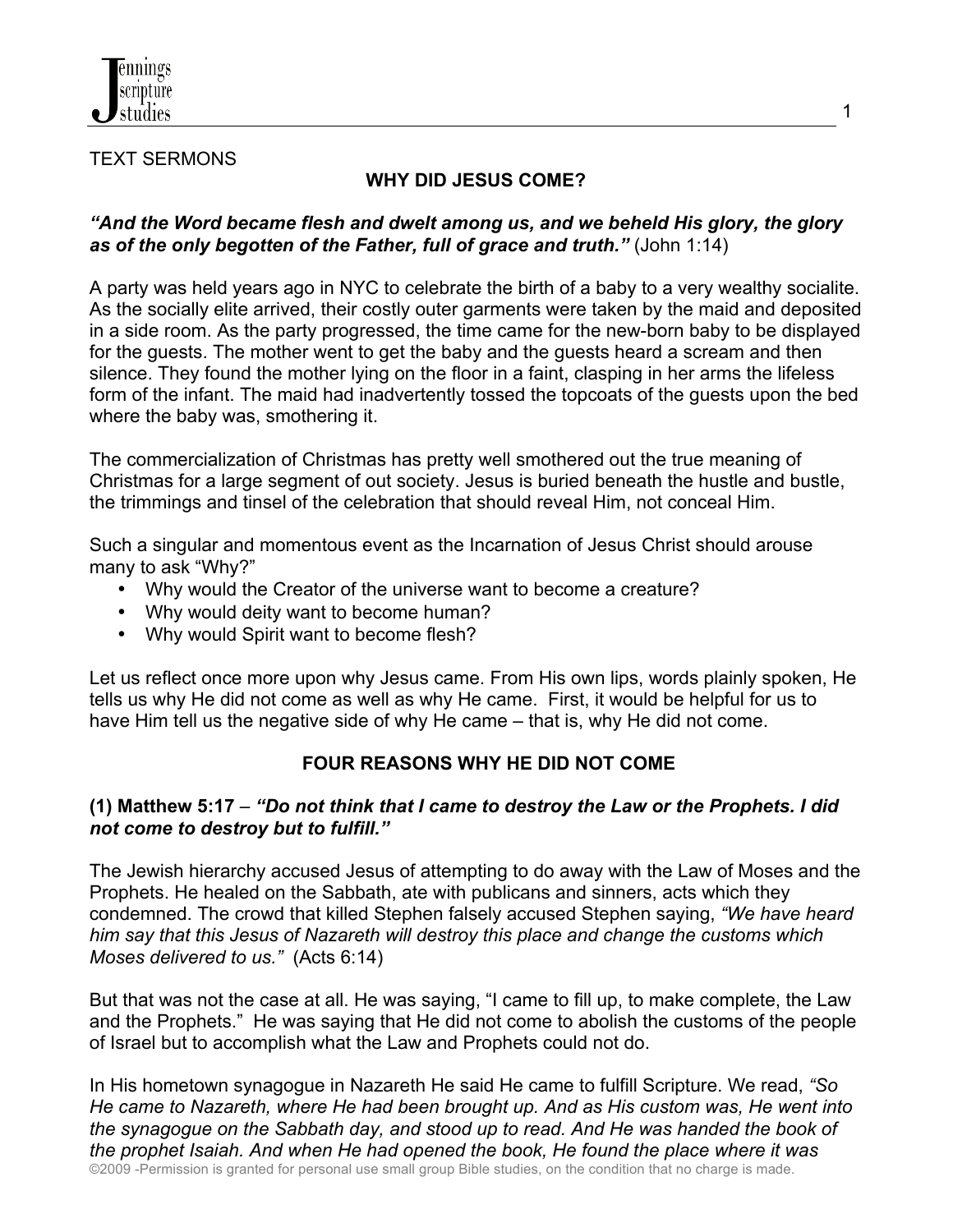*written: "The Spirit of the LORD is upon Me, because He has anointed Me to preach the gospel to the poor; He has sent Me to heal the brokenhearted, to proclaim liberty to the captives and recovery of sight to the blind to set at liberty those who are oppressed; to proclaim the acceptable year of the LORD." Then He closed the book, and gave it back to the attendant and sat down. And the eyes of all who were in the synagogue were fixed on Him. And He began to say to them, "Today this Scripture is fulfilled in your hearing."* (Luke 4:21)

Afterward, they tried to kill Him, intending to cast Him over a precipice on the edge of town, but He escaped. The hometown young man Who was God, they treated badly!

## **(2) Matthew 9:13** – *"I did not come to call the righteous, but sinners, to repentance."*

The preceding verse says, *"Those who are well have no need of a physician, but those who are sick."* (Matt. 9:12) Of course, *"All have sinned and come short of the glory of God."* (Rom. 3:23) Sin sickness is the common disease of all. Only those who realize they need the Great Physician and come to Him will be healed.

The gospel insults human pride. Many there are who refuse to humble themselves and come to Jesus the Great Physician. Those who think they have no need of The Physician will remain diseased. Jesus said, *"You will not come to me, that you might have life."* (John 5:40)

## **(3) Matthew 10:34 -** *"I came not to send peace but a sword."*

When Christ was born, the Hebrew nation was ruled by the Roman Government and the Jews expected the Messiah, when He came, to deliver them, set up His kingdom and usher in a reign of peace.

On the night of the nativity, the angels did indeed sing, "*On earth peace, good will toward men*" (Luke 2:14) and, had the people accepted Him, peace would have been theirs. However, *"He came to His own, and His own did not receive Him."* (John 1:12)

The sword is an instrument of death. The sword divides. The coming of Christ into the world has caused a great conflict and division. Christ is not saying that His purpose in coming was to send a sword but that the result, the effect, of His coming would cause division. The sword was not the cause of His coming but the consequence of His coming.

# **(4) John 12:47** – "*I did not come to judge the world but to save the world."*

Jesus Christ came into the world as Savior. The angel said to Joseph, concerning the virgin Mary, *"And she will bring forth a Son, and you shall call His name JESUS, for He will save His people from their sins."* (Matt. 1:21)

This same Jesus will return to earth the second time as Judge. Acts 17:31 says that God *"has appointed a day on which He will judge the world in righteousness by the Man whom He has ordained. He has given assurance of this to all by raising Him from the dead."* The sinner who rejects the Savior and thinks that he is finished with that holy Person will have the shock of his life when he stands before the self-same Person Who is now his Judge!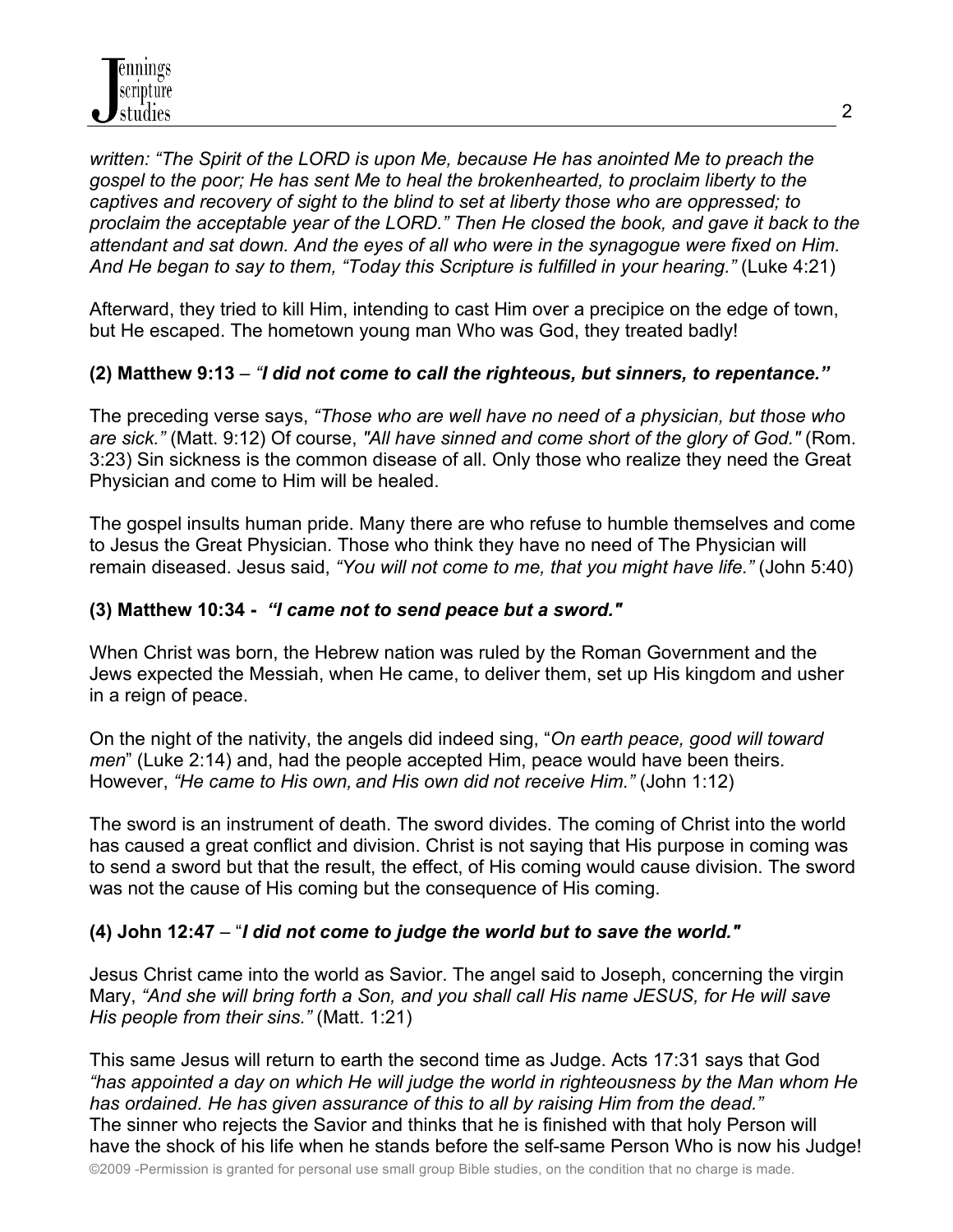

The first coming of Christ was to *"seek and to save the lost."* (Luke 19:10) He is still seeking and saving.

#### **Summation**

The above statements by the Lord Jesus Himself reveal what His purposes in coming were not. If He did not come to destroy the Law and the Prophets; if He did not come to include the self-righteous in the call to repentance; if He did not come to send peace; if He did not come to judge the world, then why did He come?

God had many purposes for sending His Son into the world. One of those purposes was to meet the need of mankind. If God thought we needed:

> More information, He would have sent an educator; More technology, He would have sent a scientist; More money, He would have sent an economist; More pleasure, He would have sent an entertainer; More government, He would have sent a politician.

But He did not send the above! Why, then, did Jesus come?

## **SEVEN REASONS WHY HE DID COME**

Again, from the very lips of the Lord Jesus Christ we have stated clearly several reasons for which He came into the world. Let us briefly look at seven reasons that He gave for coming:

### **(1) Matthew 10:35-36 -** *"For I have come to 'set a man against his father, a daughter against her mother, and a daughter-in-law against her mother-in-law'; and a man's enemies will be those of his own household."* (This is a partial quotation from Micah 7:6)

This is a hard saying. I do not know of any prediction that is more true. No doubt that those reading this know of families that have both saved and unsaved members in them.

The prophet Amos wrote, "Can two walk together except they be agreed?" (Amos 3:3) Of course, the answer is "they cannot walk together in unity."

This is what Luke records that Jesus said on the same subject: *"Do you suppose that I came to give peace on earth? I tell you, not at all, but rather division. For from now on five in one house will be divided: three against two, and two against three. Father will be divided against son and son against father, mother against daughter and daughter against mother, mother-inlaw against her daughter-in-law and daughter-in-law against her mother-in-law."* (Luke 12:51- 53)

### **(2) John 9:**39-41 - *"Jesus said, "For judgment I have come into this world, so that the blind will see and those who see will become blind." Some Pharisees who were with him heard him say this and asked, "What? Are we blind too?" Jesus said, "If you were blind, you would not be guilty of sin; but now that you claim you can see, your guilt remains."*

©2009 -Permission is granted for personal use small group Bible studies, on the condition that no charge is made. Jesus had already said, "*I did not come to judge the world but to save the world."*(John 12:47)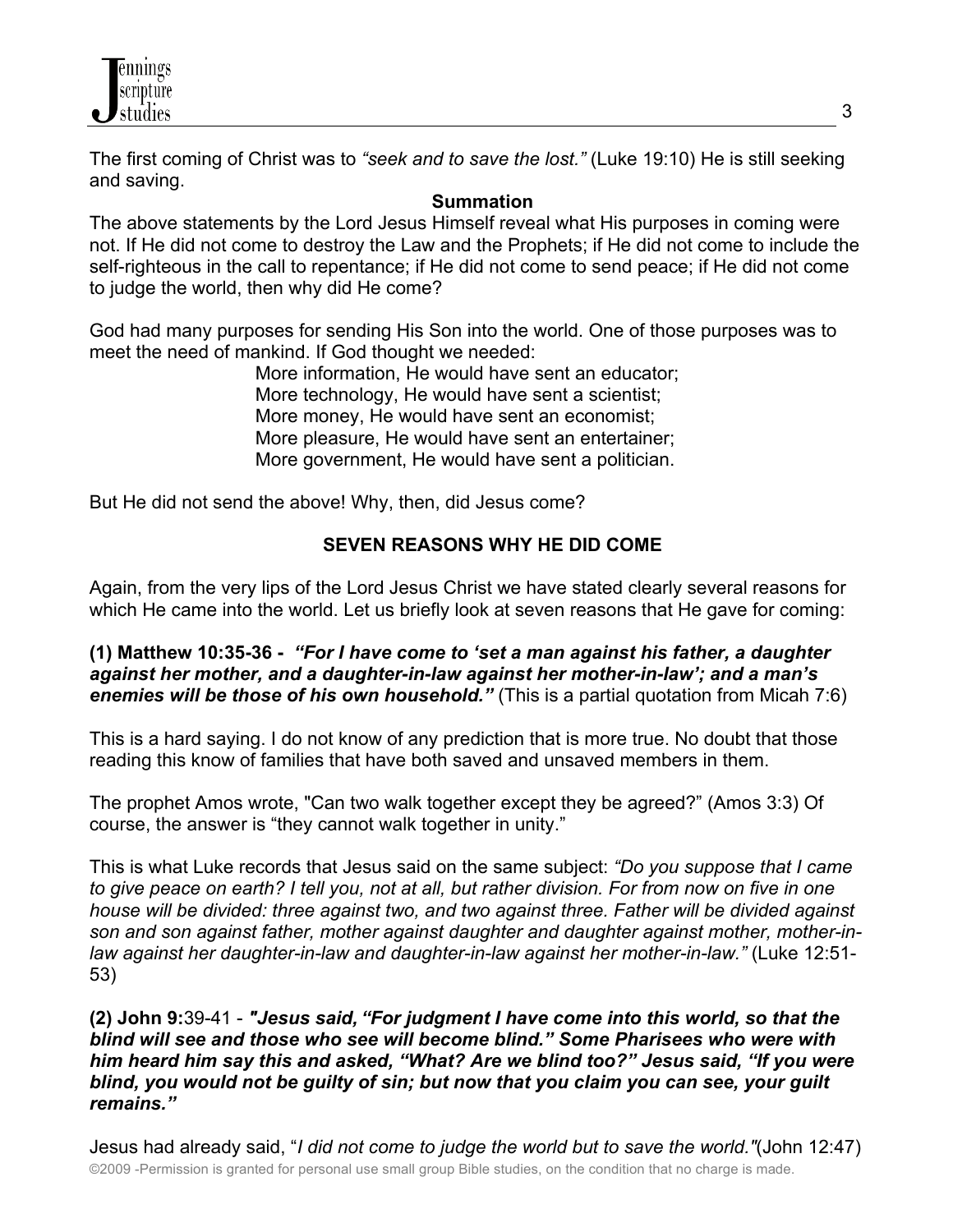

Here in John 9 He is saying, "By my appearance on the scene, my coming, will have the effect that some will be saved and some will be more deeply condemned.

The setting for this statement was the occasion when Jesus healed the man born blind on the Sabbath and the Pharisees were super critical of Him. (John 9:1 ff) Jesus then changed the emphasis from physical healing to spiritual healing and hit the Pharisees right between the eyes with truth!

He said, "Some who are blind will see and some who think they see, those who are selfrighteous and need no Physician; those who are proud, self-confident, and despisers of the truth, such as you Pharisees, will be more blind than ever before." The truth either makes alive or kills; opens eyes or blinds eyes.

### **(3) John 10:10 -** *"I have come that they may have life, and that they may have it more abundantly."*

Who is this One who has the audacity to claim to be able to give eternal life? There are only three possible explanations for Jesus:

- The first is that He was a liar. That He intentional deceived people to make them believe He was something that He was not. One big obstacle to this view of Jesus is the life He lived and the miracles He performed. The credibility of eye witnesses attesting to His changing water into wine to the evidence of His resurrection from the dead and every miracle in between indicates He was no charlatan.
- The second possibility is that He was sincere, but that He was deceived. The reasoning is that He was mad, suggesting He had some mental illness. The obstacle to this view is that there is not one indication from any surviving source that Jesus suffered from mental illness. In fact, the honest study of Scripture and other sources reveal Him in His right mind.
- If the first two explanation of the life of Christ are false, there is only one other possibility. That He truly was who He claimed to be, God. Jesus' claims to deity rule out the possibilities of him being only a great teacher, or even a prophet. If He is deity, then we owe our allegiance to Him.

His absolute claims are invitations to enjoy fullness of God's blessing. God declares that the sinner is "*dead in trespasses and sins"* (Eph. 2:1) and that the sinner can only have life through the Lord Jesus Christ. *"He who has the Son has life; he who does not have the Son of God does not have life."* (I John 5:12)

**(4) John 12:27** - *"…. for this purpose I came to this hour."* He continued, *"And I, if I am lifted up from the earth, will draw all peoples to Myself." This He said, signifying by what death He would die."* (John 12:32-33) It was the hour for which he had been born.

**Illust**. I know a lady who displays a manger scene on her front lawn each Christmas. Behind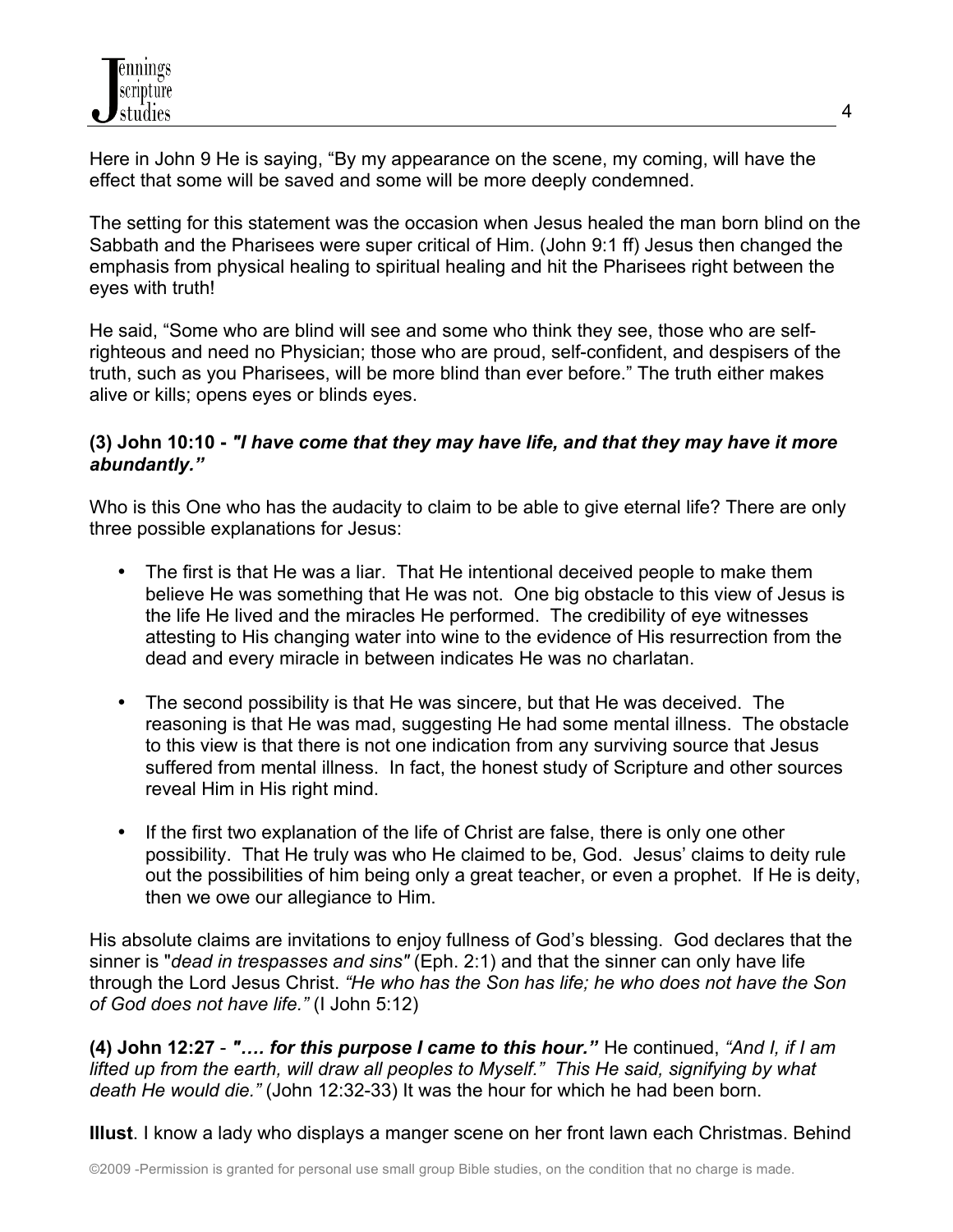

the manger she has a cross. Neighbors have asked her, "Why the cross in a manger scene?" She then explains why Christ came – He came to the cradle on the way to the cross to die for the sins of mankind.

### **(5) John 12:46** - "*I am come a light into the world...."*

Two of the greatest needs of humans are Life and Light. Jesus meets both of those needs. He is Life (John 14:6) and He is Light – "*The Light of the world"* (John 9:5; 12:46).

- The sinner has a dark birth born in sin;
- They have a dark life *"The way of the wicked is as darkness: they know not at which they stumble."* (Prov.4:19)
- They have a dark death *"Then Jesus said to them again, "I am going away, and you will seek Me, and will die in your sin. Where I go you cannot come."* (John 8:21)
- They have a dark eternity *"….outer darkness; there shall be weeping and gnashing of teeth."* (Matt. 22:13)

 "Come to the light, 'Tis shining for thee; Sweetly the Light has dawned upon me. Once I was blind but now I can see, The Light of the world is Jesus."

#### **(6) Hebrews 10:5-7** - *" Therefore, when He came into the world, He said: "Sacrifice and offering You did not desire, But a body You have prepared for Me. In burnt offerings and sacrifices for sin You had no pleasure. Then I said, 'Behold, I have come—In the volume of the book it is written of Me—To do Your will, O God.'"*

Note the words: "*In the volume of the book it is written of Me."* The Old Testament prophesied of the coming and suffering of the Messiah. Isaiah 53 is one of the classic portions on the Suffering Servant of Jehovah. Jesus said, *"For if you believed Moses, you would believe Me; for he wrote about Me."* (John 5:46)

Jesus came to do the will of the Father which was to be the one final, supreme sacrifice for sin forever. Therefore, He took a body, the incarnation, and gave that body on the altar of Calvary as the only satisfactory sacrifice for sin. In accomplishing redemption He did the will of the Father. I am glad He came, aren't you?

#### **(7) John 18:37** – *"Pilate therefore said to Him, "Are You a king then?" Jesus answered, "You say rightly that I am a king. For this cause I was born, and for this cause I have come into the world, that I should bear witness to the truth. Everyone who is of the truth hears My voice."*

Jesus came as Truth. John the Baptist said, pointing with the index finger of specificity, "Behold! The Lamb of God!" (John 1:29) He could also have said, "Behold! The Truth!" He not only spoke Truth, He was Truth personified - Truth walking about in sandals.

Verse 38 continues: *"Pilate said to Him, "What is truth?" And when he had said this, he went out again to the Jews, and said to them, "I find no fault in Him at all."*